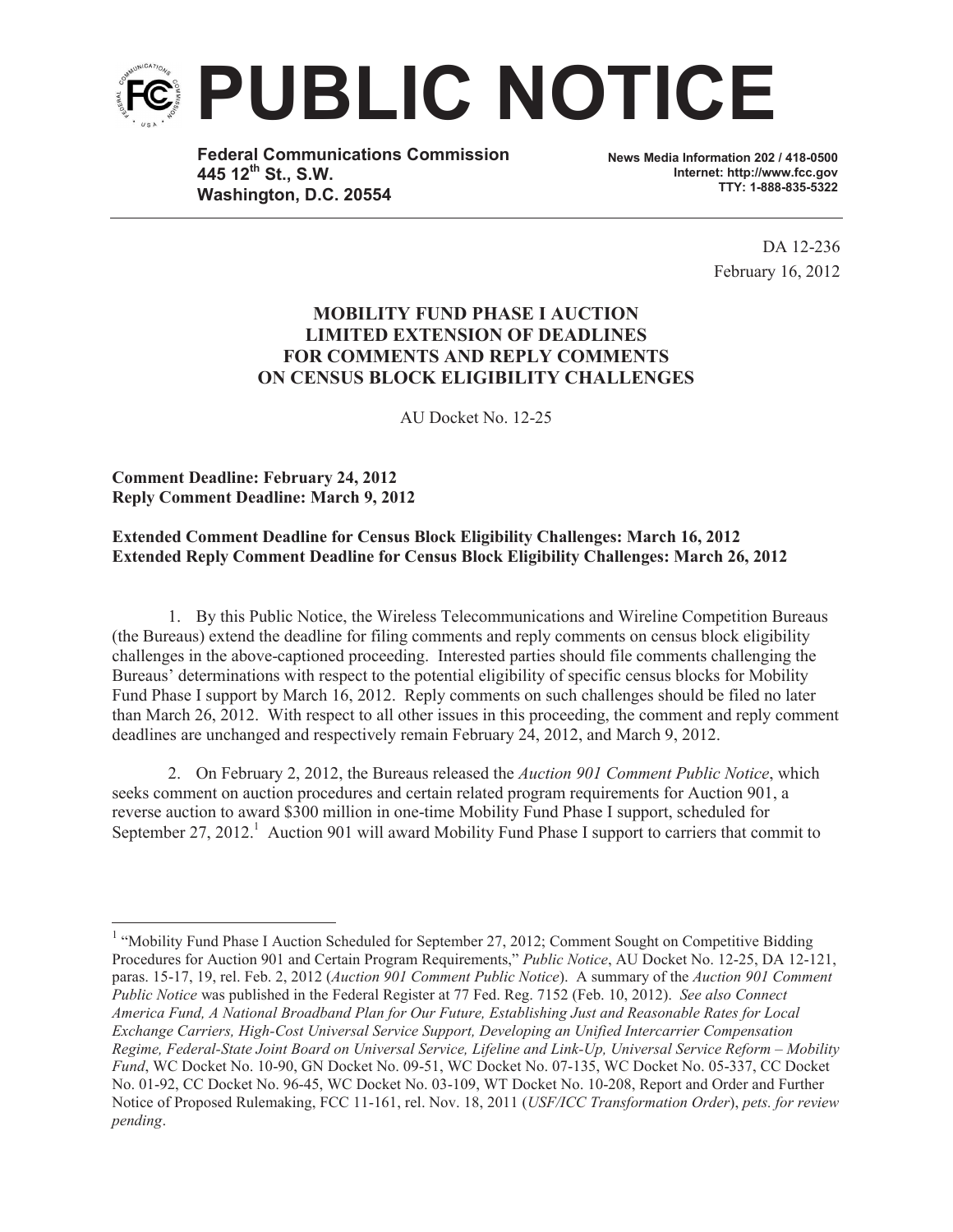provide 3G or better mobile voice and broadband services in census blocks where such services are unavailable $^2$ 

3. As required by the Commission in the *USF/ICC Transformation Order*, we announced in the *Auction 901 Comment Public Notice* that we would use the most recent available American Roamer data, from January 2012, to determine the availability of 3G or better service at the centroid of individual census blocks.<sup>3</sup> We also described the methodology for identifying potentially eligible blocks.<sup>4</sup> Because we had not concluded our analysis of the January 2012 American Roamer data, we provided a preliminary list of such blocks based on our analysis of October 2011 American Roamer data, in electronic format as Attachment A files, as well as certain summary information (based on the same data) in Attachments A and B released with the *Auction 901 Comment Public Notice.*<sup>5</sup> On February 10, 2012, the Bureaus released the updated list of census blocks potentially eligible for Mobility Fund Phase I support, based on January 2012 American Roamer data.<sup>6</sup> The *Auction 901 Comment Public Notice* asked commenters to identify any census blocks that should be added or subtracted from the updated list of potentially eligible census blocks and provide supporting evidence for their assertions.<sup>7</sup> The *Auction 901 Comment Public Notice* stated that the Bureaus would consider such challenges only in the form of comments to that Public Notice.<sup>8</sup>

4. On February 13, 2012, the Rural Telecommunications Group ("RTG") filed a Motion for Extension of Time,<sup>9</sup> and the Blooston Rural Carriers ("Blooston") filed a separate Motion for Extension of Time and Separate Comment Cycle.<sup>10</sup> RTG and Blooston both assert that additional time is necessary for consideration of and comment upon the use of American Roamer data to identify eligible unserved census blocks in Auction 901. Specifically, RTG requests an extension of 21 days for the deadline for comments in this proceeding because it "questions the accuracy and reliability of the American Roamer data used" in the Bureaus' preparation of the list of potentially eligible census blocks and contends that it

<sup>4</sup> Auction 901 Comment Public Notice at para. 16 and n.20. The term "centroid" refers to the internal point of each census block as defined and provided by the U.S. Census Bureau. Files containing internal points are available from http://www.census.gov/geo/www/tiger/tgrshp2010/tgrshp2010.html, and the format of these files is described in Appendix A - Complete Record Layout at http://www.census.gov/geo/www/tiger/tgrshp2010/documentation.html. For additional information about internal points, see *Putting It Together: Data, Geography, and Application*, http://lehd.did.census.gov/led/library/doc/PuttingItTogether\_20100817.pdf; and http://www.census.gov/geo/www/2010census/gtc/gtc\_area\_attr.html. All sites were visited February 16, 2012.

<sup>&</sup>lt;sup>2</sup> We refer to "awarding" or "selecting awardees" by auction for simplicity of expression. As provided by the Commission's rules, *see* 47 C.F.R. §§ 54.1005(b) and 54.1008(a), each party that becomes a winning bidder in the auction must file an application for support. Only after review of the application to confirm compliance with all the applicable requirements will a winning bidder become authorized to receive support. *Auction 901 Comment Public Notice* at n.2.

<sup>3</sup> *USF/ICC Transformation Order* at paras. 332, 334; *Auction 901 Comment Public Notice* at para. 15.

<sup>5</sup> *Id*. at para. 18.

<sup>6</sup> "Mobility Fund Phase I Auction Updated List of Potentially Eligible Census Blocks," *Public Notice*, AU Docket No. 12-25, DA 12-187, rel. Feb. 10, 2012 (*Updated Potentially Eligible Census Blocks Public Notice*). The *Updated Potentially Eligible Census Blocks Public Notice* also contains updated attachments consistent with the revised list of potentially eligible census blocks.

<sup>7</sup> *Auction 901 Comment Public Notice* at para. 19.

<sup>8</sup> *Id*. *See also USF/ICC Transformation Order* at para. 342.

<sup>&</sup>lt;sup>9</sup> Rural Telecommunications Group, Inc., Motion for Extension of Time, filed February 13, 2012 ("RTG Motion").

<sup>&</sup>lt;sup>10</sup> Blooston Rural Carriers, Motion for Extension of Time and Separate Comment Cycle, filed February 13, 2012 ("Blooston Motion").